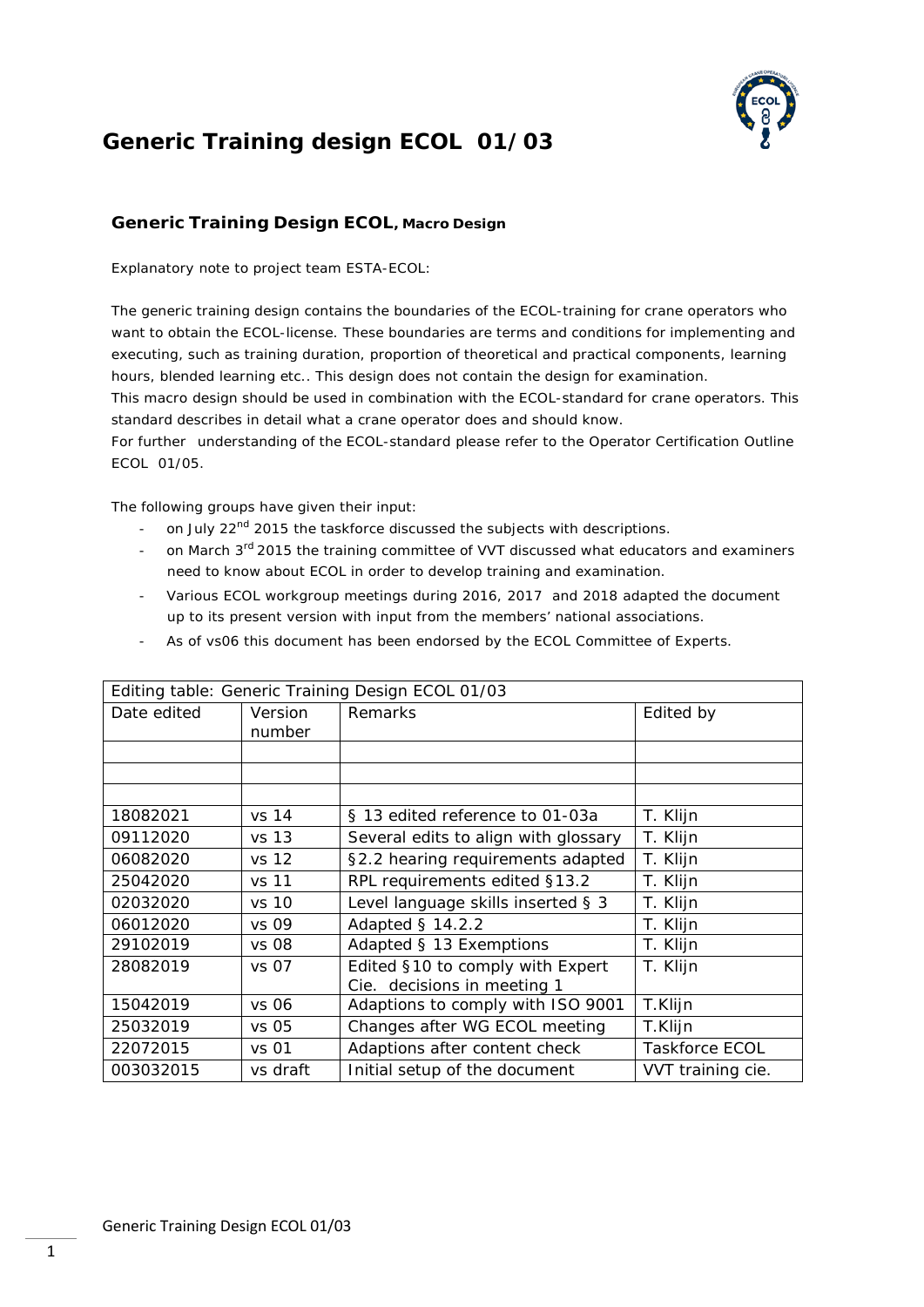

1. Generic Training Design

| <b>Subject</b>          | <b>Description</b>                                                                                                                               |  |  |
|-------------------------|--------------------------------------------------------------------------------------------------------------------------------------------------|--|--|
| <b>Name Training</b>    | European Crane Operator Licence                                                                                                                  |  |  |
|                         |                                                                                                                                                  |  |  |
| 1 Target Group          | 1.1 Persons with the ambition to become crane operator.                                                                                          |  |  |
|                         | 1.2 Experienced crane operators wishing to obtain an ECOL licence.                                                                               |  |  |
|                         |                                                                                                                                                  |  |  |
|                         |                                                                                                                                                  |  |  |
| <b>2 Admission</b>      | 2.1 18 years or older<br>2.2 Medically fit according to truck drivers licence regulations, with                                                  |  |  |
| requirements            | unimpeded hearing capabilities.                                                                                                                  |  |  |
|                         | 2.3 Truck drivers (C- class) licence                                                                                                             |  |  |
|                         |                                                                                                                                                  |  |  |
| <b>3 Admission</b>      | 3.1 Basic knowledge of English is expected (CEFRL level A2)                                                                                      |  |  |
| preferences             | 3.2 Working ability at EQF 3 level is expected                                                                                                   |  |  |
|                         |                                                                                                                                                  |  |  |
|                         |                                                                                                                                                  |  |  |
| 4 Level of<br>education | 4.1 Level EQF 3                                                                                                                                  |  |  |
|                         |                                                                                                                                                  |  |  |
| <b>5 Result</b>         | 5.1 At the end of this training the student is able to handle a mobile                                                                           |  |  |
|                         | crane according to the intended use and the ECOL safety level.                                                                                   |  |  |
|                         | 5.2 At the end of the training the student is able to pass the ECOL-                                                                             |  |  |
|                         | examination.                                                                                                                                     |  |  |
|                         |                                                                                                                                                  |  |  |
| <b>6 Description of</b> | 6.1 The training content is based on the work processes of a crane<br>operator (ECOL standard) and follows the learning outcomes as              |  |  |
| content                 | formulated:                                                                                                                                      |  |  |
|                         | Roles and responsibilities of a mobile crane operator<br>6.1.1                                                                                   |  |  |
|                         | 6.1.2<br>Preparing for work<br>Travelling and maneuvering<br>6.1.3                                                                               |  |  |
|                         | Preparing for work at the jobsite<br>6.1.4                                                                                                       |  |  |
|                         | Set the crane to perform the lifting task<br>6.1.5                                                                                               |  |  |
|                         | 6.1.6 Lifting working operation<br>6.1.7 Completing work                                                                                         |  |  |
|                         |                                                                                                                                                  |  |  |
|                         | 6.2.1 This training contains the following formal requirements in order to<br>be directly employable:                                            |  |  |
|                         | 6.2.2 Health and safety knowledge and skills.                                                                                                    |  |  |
|                         | 6.2.3 Handling a mobile crane for its intended use.                                                                                              |  |  |
|                         |                                                                                                                                                  |  |  |
|                         |                                                                                                                                                  |  |  |
| 7 Language              | 7.1 The training and examination can be in English or in the national<br>language, but in order to receive the ECOL-license, the crane operators |  |  |
|                         | must master basic English in order to communicate outside the national                                                                           |  |  |
|                         | borders and to communicate with the ECOL organization.                                                                                           |  |  |
|                         | 7.2 Basic English should at least contain the words as listed in the                                                                             |  |  |
|                         | ECOL Glossary.                                                                                                                                   |  |  |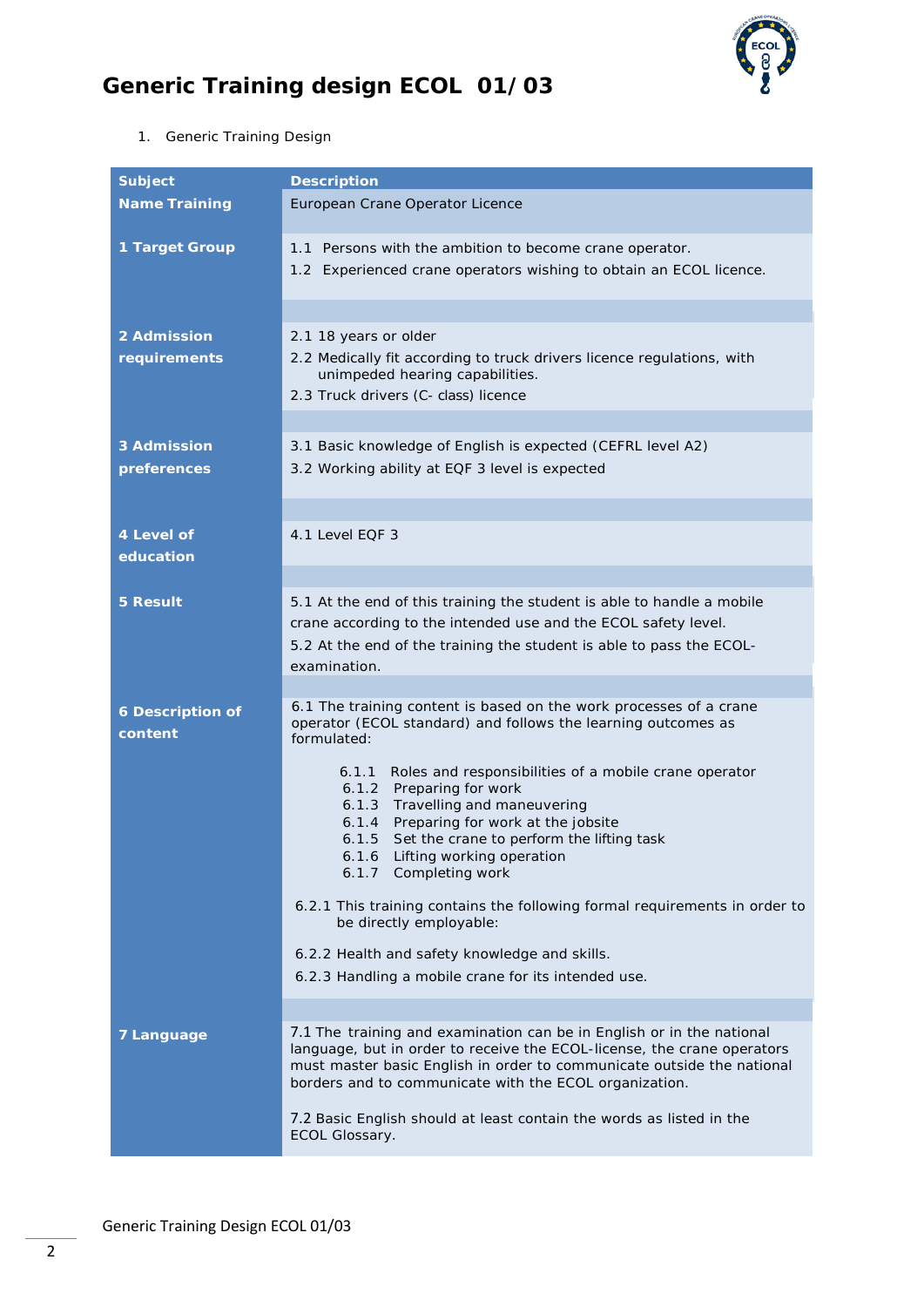

| <b>8 Learning material</b>                        | 8.1 Sources:<br>8.1.1 Crane manuals<br>8.1.2 Risk assessment and evaluation<br>8.1.3 Legislation (applicable in training country)<br>8.1.4 Table of learning outcomes (ECOL - standard)<br>8.2 Learning forms must include:<br>8.2.1 Cranes and lifting accessories<br>8.2.2 Formal in class learning<br>8.2.3 Learning on the job or practice area<br>And can include:<br>8.2.4 Self-study (for example e-learning)<br>8.2.5 Crane simulators (max. 20 hrs.)                                                                                                                                                                                                                     |
|---------------------------------------------------|-----------------------------------------------------------------------------------------------------------------------------------------------------------------------------------------------------------------------------------------------------------------------------------------------------------------------------------------------------------------------------------------------------------------------------------------------------------------------------------------------------------------------------------------------------------------------------------------------------------------------------------------------------------------------------------|
|                                                   |                                                                                                                                                                                                                                                                                                                                                                                                                                                                                                                                                                                                                                                                                   |
| 9 Training location<br>requirements<br>(practice) | 9.1 Training location has to have at least one mobile crane of a recent<br>manufacturing date meeting all legal requirements including EN13000<br>9.2 Practice must be supervised<br>9.3 During practice, a maximum of 2 students on one machine will be<br>supervised by one instructor (preventing accidents)<br>9.4 Crane capacity between 30 and 100 ton crane<br>9.5 Training location to meet the requirements as laid out in the ECOL<br>document Requirement Guidelines for Training Institutions ECOL 2.04<br>9.6 Theoretical classes hold maximum 8 and a minimum of 2 students                                                                                         |
|                                                   |                                                                                                                                                                                                                                                                                                                                                                                                                                                                                                                                                                                                                                                                                   |
| 10 Delivery of the<br>training                    | 10.1 The training can be delivered in a training institute, where the<br>training duration for a novice is 240 hours learning time tutorial.<br>Balance theory - practice: min 100 hours each.<br>10.2 Alternatively the practical part of the training can be absolved in<br>an in-company (apprentice) program. Minimum duration is 240+<br>40 hours. In company training programs should comply with the<br>Requirement Guideline for Education Institutions ECOL 2.04<br>10.3 Learning focuses on the development of:<br>10.3.1<br>Attitude<br>10.3.2<br><b>Skills</b><br>10.3.3<br>Knowledge<br>10.4 The training should contain a mid-term assessment by the<br>instructor. |
|                                                   |                                                                                                                                                                                                                                                                                                                                                                                                                                                                                                                                                                                                                                                                                   |
| 11 Instructor<br>requirements                     | 11.1 See: Requirements Guideline for Education Institutions ECOL 2.04                                                                                                                                                                                                                                                                                                                                                                                                                                                                                                                                                                                                             |